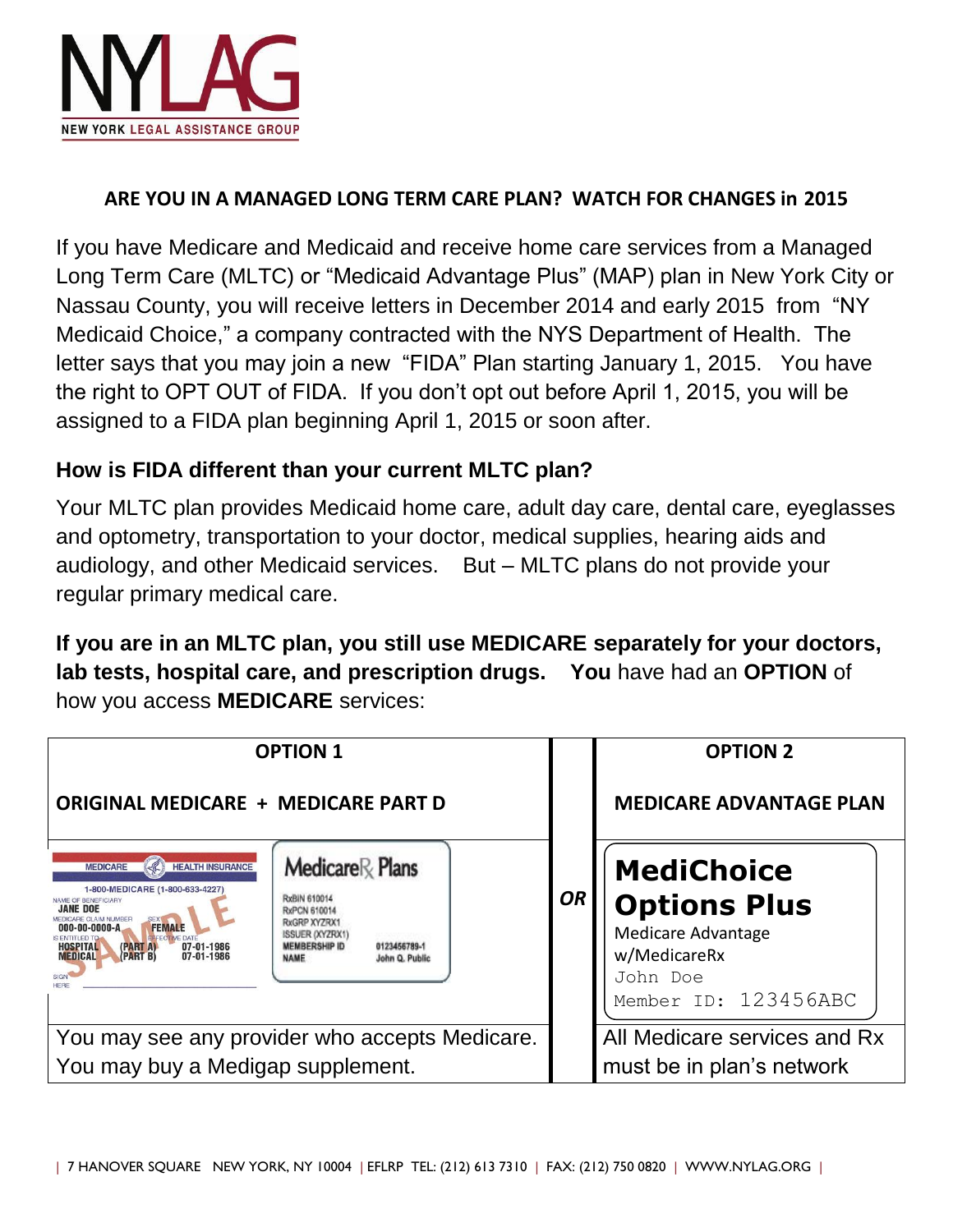**HOW IS THIS CHANGING?** In December 2014 or early 2015, you will receive letters from the NYS Dept. of Health or its contractor, NY Medicaid Choice, telling you that you may join a new "FIDA" PLAN –

FIDA plans will combine under *one managed care plan –* a*:*

- (1) Medicare Advantage plan,
- (2) Part D prescription drug plan, and a
- (3) Medicaid Managed Long Term Care (MLTC) plan & all Medicaid services

In other words, FIDA members will "trade in" ALL of their insurance cards -- and have *one health plan* – a FIDA plan.



Plans covering Medicare and Medicaid are not new **–** People with Medicare and Medicaid who need long-term care already could enroll in a *MEDICAID ADVANTAGE PLUS ("MAP")* or *PACE* plan *–*a single plan that combines all of their Medicare and Medicaid services, including home care and other Medicaid long-term care. FIDA has the same services as these MAP plans, but some different features and appeal rights. People in **MAP** plans will also receive letters about FIDA. But most people who receive Medicaid home care in NYC are in MLTC plans not MAP plans.

**If you are in an MLTC or Medicaid Advantage Plus plan in NYC or Nassau County, you have until April 1, 2015** to either:

- 1. **OPT OUT** of FIDA, or
- 2. Enroll in a FIDA plan, or
- 3. **If you do nothing, you will be passively enrolled – automatically assigned to a FIDA plan.**

**WHICH PLANS?** 21 of the 25 companies that have MLTC and MAP plans in NYC will have FIDA plans. Most MLTC members will be assigned to the plan sponsored by their MLTC plan. See list at end.

**You may disenroll from FIDA at any time**, and go back to Original Medicare or Medicare Advantage, and your former MLTC plan -- as of the first of the next month. In the meantime, you may not be able to see your doctor or other providers, if they are not in the FIDA plan's network.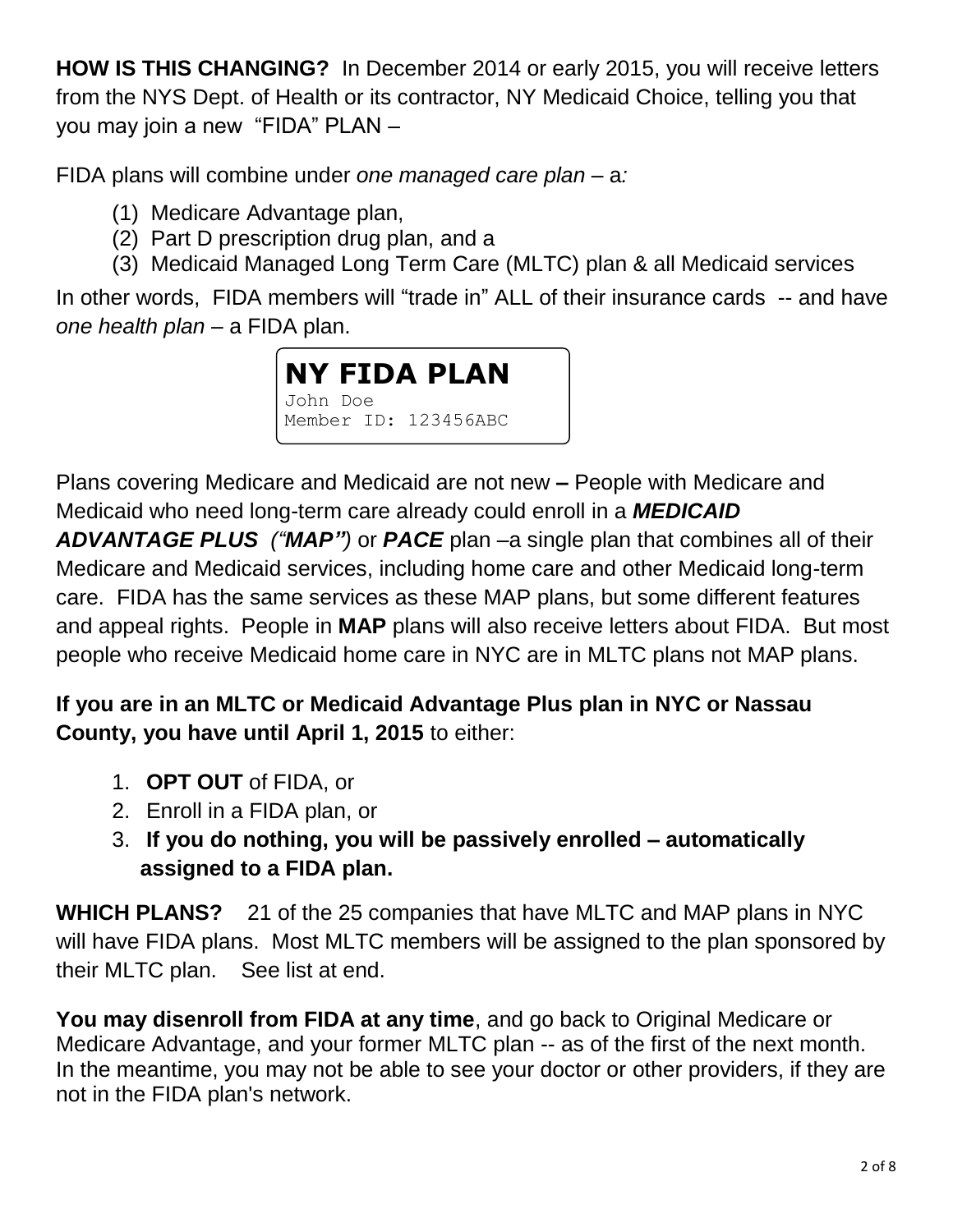#### **Does everyone in MLTC plans have to join a FIDA Plan?**

**NO**. MLTC members may choose to **OPT OUT** and **stay in an MLTC plan** for their home care, and **keep their Original Medicare** or **Medicare Advantage** cards for their primary medical care. However, if they do not opt out, or select their own plan, they will be "passively enrolled" into the FIDA connected to their current MLTC plan, so they can keep their home care providers.

# **Will adults with Medicare and Medicaid who are NOT in MLTC plans have to join a FIDA plan?**

**NO.** Some people may not enroll in FIDA.People in the Developmental Disabilities, Traumatic Brain Injury waivers, or who receive **hospice** services, or who live in a Medicaid **Assisted Living Program**, may not join a FIDA plan. People with Medicare and Medicaid who do not need any home care, or who need only Medicaid "housekeeping" services of up to 8 hours/week, may not enroll in FIDA.

**HOW DO I OPT OUT?** After December 1<sup>st</sup>, in NYC and Nassau County, you can call New York Medicaid Choice to OPT OUT. CALL **1-855-600-FIDA (1-855-600-3432**) Monday to Friday 8:30 am to 8:00 pm and Saturday from 10:00 am to 6:00 pm.

**TTY: 1-888-329-1541.** Those receiving MLTC in Westchester & Suffolk can opt out beginning March 1, 2015.

#### **TIMELINE**

#### **New York City and Nassau County**

- **December 2014 – "Announcement Notice"** sent to MLTC & MAP members. You may "voluntarily" enroll in a FIDA plan or OPT OUT
- **Jan. 1, 2015** If you enroll in FIDA voluntarily in December 2014, your FIDA e**nrollment starts now**. People who voluntarily enroll in January, February or March 2015 will be enrolled in the FIDA plan the month after they enroll.
- **Jan. 1, 2015 – 90-Day Notice mailed to those who did not** join a plan "voluntarily" that they may OPT OUT, and that they will be "passively enrolled" into a plan effective April 1, 2015 if they do not opt out before.
- **Feb. 1, 2015 – 60-Day NOTICE OF RIGHT TO OPT OUT**
- **Mar**. **1, 2015 30-Day NOTICE OF RIGHT TO OPT OUT**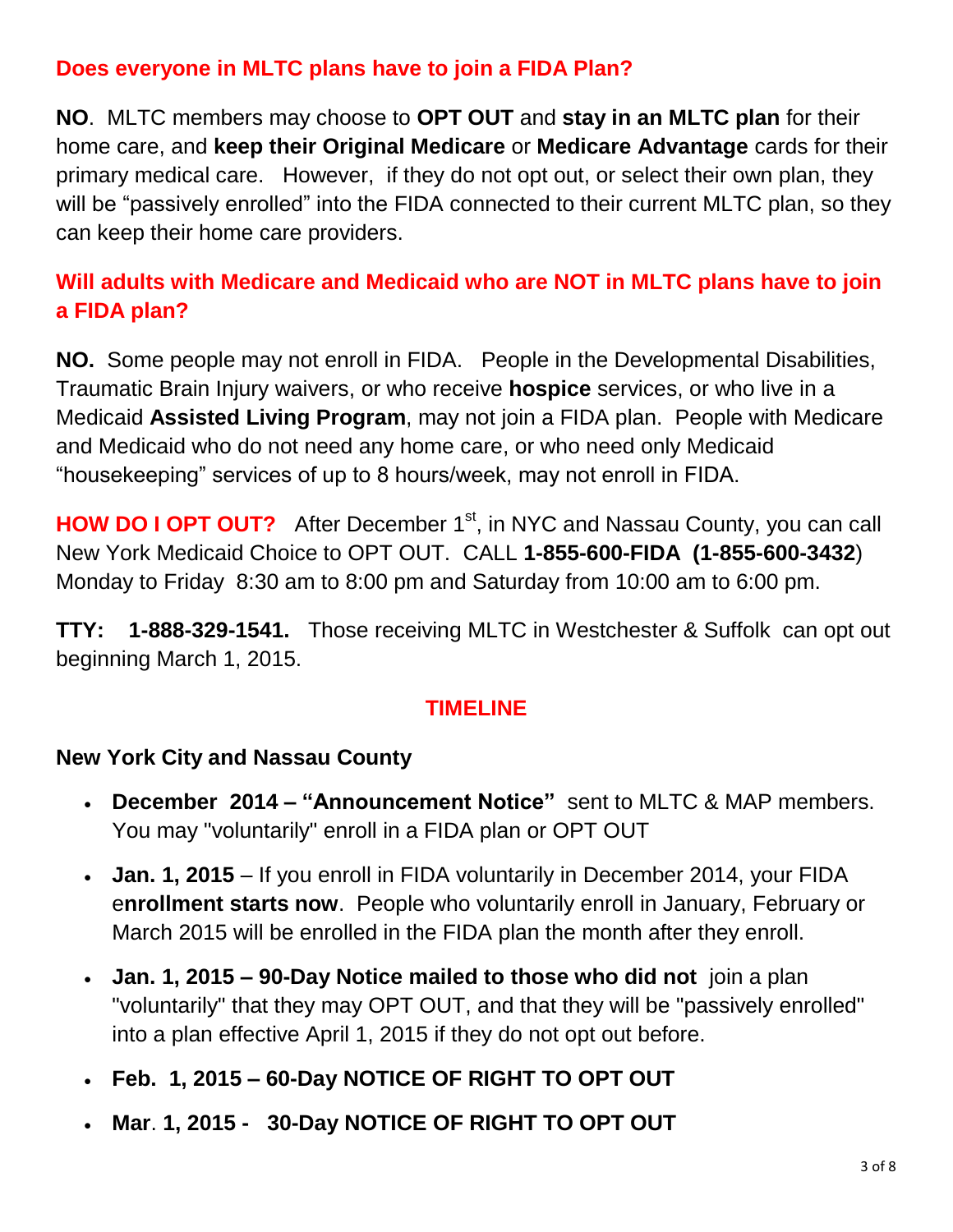**April, May, July, August 2015 – Those who did not OPT OUT are** *passively*  **enrolled** -- automatically assigned into a FIDA plan – on a rolling basis since there are so many people.

## **Suffolk County and Westchester -** *Delayed – announced late February 2015*

- March 2015 Announcement Notices were *supposed* to be sent, with autoassignment into plans in July 2015
- THIS HAS BEEN DELAYED with no new date set yet. NO ENROLLMENT allowed as of 3/30/15 and for the indefinite future.

# **Can you still see your doctor if she is not in the FIDA plan network?**

**For the first 90 days after you enroll – the "transition" period --** the FIDA plan must pay for ALL your current doctors and receive all your current home care, prescription drugs, and other services -- even if your providers are not in the FIDA plan network, or your drugs are not on the plan's formulary.

- After 90 days, the FIDA plan will no longer pay for out-of-network providers, or for services or drugs that the FIDA plan decided, after it assessed your needs, you do not need. The FIDA plan must give you notice and the right to appeal if it reduces your services, but does not have to pay for out-of-network services.
- EXCEPTION: Behavioral health services have a longer transition period -- FIDA plans must continue covering out-of-network behavioral health providers for an ongoing "episode of care" for up to 2 years.
- WARNING: Though the FIDA plan must be willing to pay your doctor, your doctor may not be willing to agree to the FIDA plan's terms. If that happens, your doctor will not be paid even in the first 90 days.

**NOTE: Guildnet is a POS** or Point of Service Plan, meaning that any Medicare provider will be paid the Medicare rate, if provider agrees to accept plan's service authorization and billing procedures. Not limited to a plan "network."

## **Can I disenroll from FIDA, or switch to a different FIDA plan, after I join?**

YES. You can disenroll from FIDA at any time. The next month, you will be back in "Original Medicare" or your Medicare Advantage Plan. Or you can switch to a different FIDA plan. If you disenroll from FIDA, make sure you have enrolled in an MLTC plan and in a Part D plan for your prescription drugs.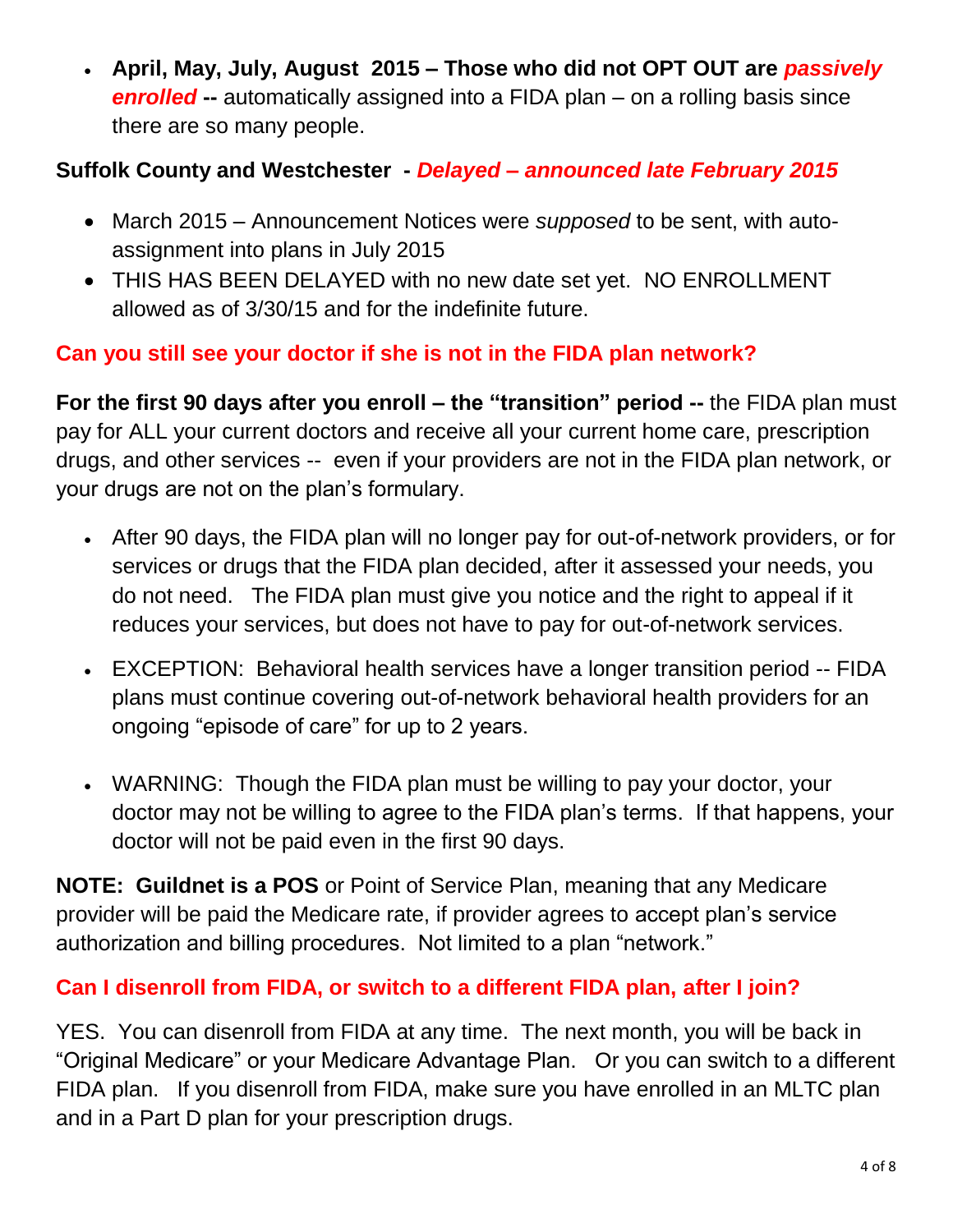#### **Some considerations about whether or not to enroll in FIDA**

**1. Are your doctors in the plan's network?** This may be difficult to find out. Plans have not yet posted their provider directories on their websites. Talk to your doctors and the plans. See contacts at<http://tinyurl.com/FIDAlist> **.** See note above re Guildnet POS (Point of Service) plan.No network requirement but must still agree to plan billing and authorization procedures.

**2. Are your prescription drugs on the plan's formulary?** Unlike stand-alone Part D Prescription Drug Plans (PDP) and Medicare Advantage plans that include Part D ("MA-PD"), the formularies for FIDA plans cannot be searched via the Medicare.gov Planfinder website. As of mid-December 2014, all FIDA plans have not yet posted either their drug formularies or their full provider network directories on their websites.

**3. [Medigap](http://www.wnylc.com/health/entry/35/) - Medicare supplemental coverage** - If you have a [Medigap plan](http://www.wnylc.com/health/entry/35/) to help pay your out of pocket Medicare deductibles and coinsurance, that Medigap plan won't do much good when you have FIDA - there are no out-of-pocket costs with FIDA - not even the monthly Part B premium. You might be tempted to drop your Medigap policy if you join FIDA. **CAUTION** - if you later disenroll from FIDA and return to Original Medicare, you will not be able to buy a Medigap policy. Federal law bans the sale of Medigap policies to Medicaid recipients, since it is essentially duplicate coverage. However, a Medicaid recipient who has a Medigap policymay renew it or replace it. 42 USC 1395ss(3)(3). So - you might consider keeping your Medigap policy active while you "test drive" FIDA and see if it meets your needs.

4. **Retiree health coverage -** If you or your spouse have retiree health coverage that supplements Medicare, be sure to ask the benefits administrator before you enroll in FIDA. Enrolling in FIDA may result in TERMINATION of your retiree health coverage, depending on the type of coverage. This may affect not only you but your spouse or other dependents who may rely on this coverage.

**5. COSTS**– FIDA has no copayments or deductibles, including copayments for Part D drugs. You will have no longer have a Part B premium. However, you will be billed for the Medicaid Spend-down (called a "NAMI" in nursing homes).

**6. New OMBUDSprogram** – **ICAN** – the new NYS Ombudsprogram - can assist and advocate for consumers navigating FIDA and MLTC. It is called Independent Community Advocacy Network. Tel: 1-844-614-8800 Website: [www.icannys.org](http://www.icannys.org/)

**7. New INTEGRATED APPEAL PROCESS --** FIDA will have a new appeal system that handles all appeals for Medicare and Medicaid services.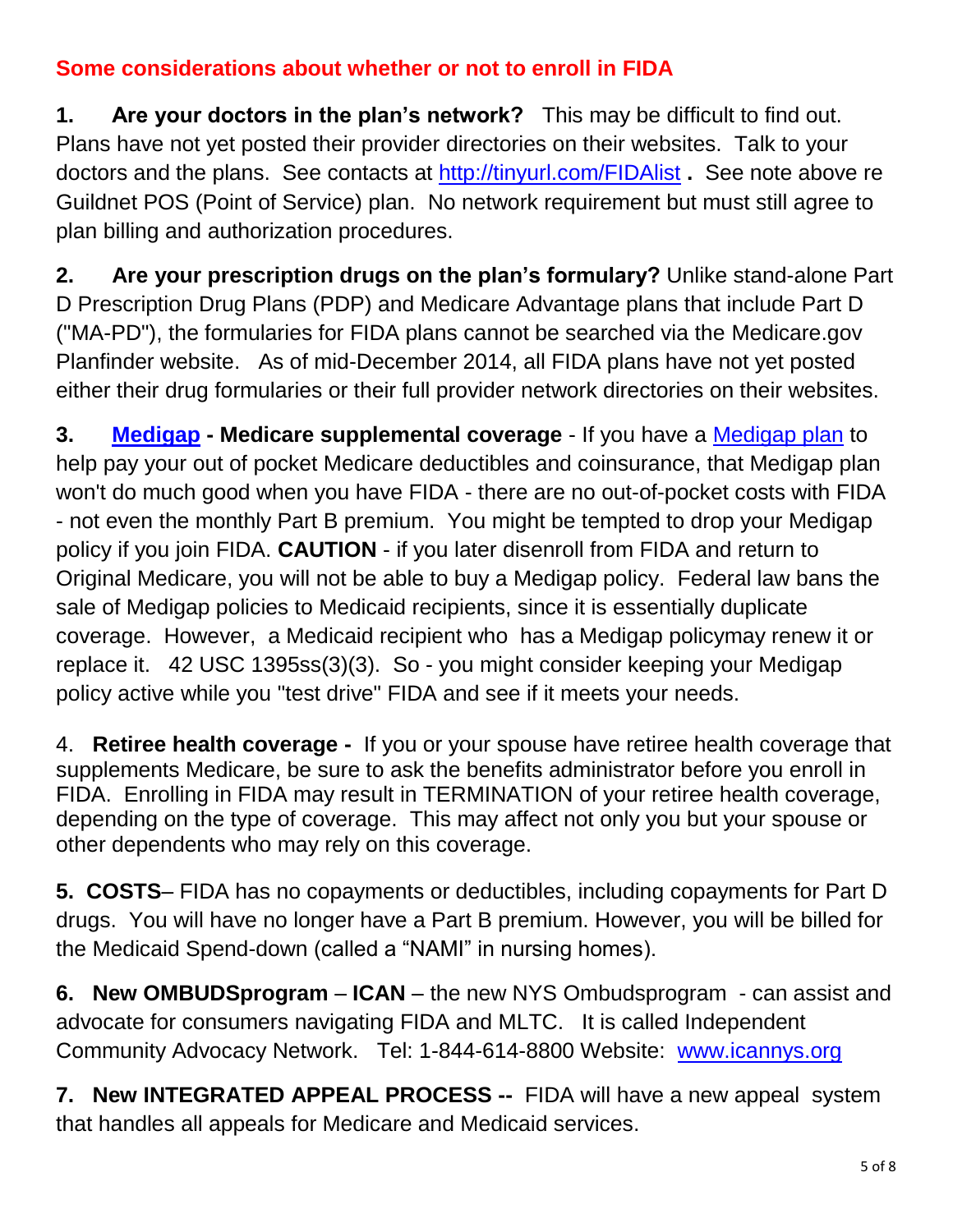#### **LONG TERM CARE PLANS IN FIDA AREA – Which companies are offering FIDA plans**?

|                                 | <b>Offering MLTC and/or MAP Plans in</b> |                  |                    |                    |                                   |  |
|---------------------------------|------------------------------------------|------------------|--------------------|--------------------|-----------------------------------|--|
| <b>COMPANIES</b>                | NYC*                                     | <b>Nassau</b>    | <b>Suffolk</b>     | Westchester        | <b>FIDA PLAN</b>                  |  |
| <b>AETNA BETTER HEALTH</b>      | $\mathbf{x}$                             | $\mathbf{x}$     | $\mathbf{x}$       |                    | AETNA BETTER HEALTH FIDA          |  |
| AGEWELL NEW YORK (PARKER        |                                          |                  |                    |                    | <b>AGEWELL NEW YORK FIDA</b>      |  |
| JEWISH)                         | X                                        | X                | X                  | X                  |                                   |  |
| <b>ALPHACARE MLTC</b>           |                                          |                  |                    |                    | ALPHACARE SIGNATURE FIDA          |  |
| (MAGELLAN)                      | $\boldsymbol{x}$                         |                  |                    | $\pmb{\mathsf{X}}$ |                                   |  |
| AMERIGROUP/HEALTHPLUS           | $\pmb{\mathsf{x}}$                       |                  |                    |                    | HEALTHPLUS AMERIGROUP FIDA        |  |
|                                 |                                          |                  |                    |                    | <b>ARCHCARE COMMUNITY</b>         |  |
| ARCHCARE COMMUNITY LIFE         | $\boldsymbol{x}$                         |                  |                    | $\pmb{\mathsf{X}}$ | <b>ADVANTAGE FIDA</b>             |  |
| <b>CENTERLIGHT</b>              | X                                        | X                | $\pmb{\mathsf{x}}$ | $\pmb{\mathsf{X}}$ | CENTERLIGHT HEALTHCARE FIDA       |  |
| <b>CENTERS PLAN FOR HEALTHY</b> |                                          |                  |                    |                    | <b>FIDA CARE COMPLETE</b>         |  |
| <b>LIVING</b>                   | $\pmb{\mathsf{x}}$                       |                  |                    |                    |                                   |  |
| <b>ELDERSERVE</b>               | $\pmb{\mathsf{x}}$                       | $\boldsymbol{x}$ | $\pmb{\mathsf{x}}$ | $\pmb{\mathsf{X}}$ | <b>RIVERSPRING FIDA</b>           |  |
|                                 |                                          |                  |                    |                    | <b>EMBLEMHEALTH DUAL</b>          |  |
| <b>EMBLEMHEALTH (HIP)</b>       | $\boldsymbol{x}$                         | X                | $\pmb{\mathsf{X}}$ | $\mathbf{x}$       | <b>ASSURANCE FIDA</b>             |  |
| <b>EXTENDED</b>                 | X                                        | x                | $\boldsymbol{x}$   |                    | NOT OFFERED**                     |  |
| <b>FIDELIS/NYS CATHOLIC</b>     |                                          |                  |                    |                    |                                   |  |
| <b>HEALTH PLAN</b>              | X                                        | X                | X                  | $\boldsymbol{x}$   | <b>FIDELIS CARE FIDA</b>          |  |
| <b>GUILDNET</b>                 | X                                        | X                | X                  | $\mathbf{x}$       | <b>GUILDNETGOLD PLUS FIDA</b>     |  |
| <b>SENIOR HEALTH</b>            |                                          |                  |                    |                    |                                   |  |
| PARTNERS/HEALTHFIRST            |                                          |                  |                    |                    | <b>HEALTHFIRST ABSOLUTECARE</b>   |  |
| COMPLETECARE                    | X                                        | X                |                    | $\mathbf{x}$       | <b>FIDA</b>                       |  |
| <b>HHH CHOICES</b>              | X                                        |                  |                    | $\mathbf{x}$       | NOT OFFERED**                     |  |
| HOMEFIRST (ELDERPLAN)           | X                                        | X                | $\boldsymbol{x}$   | $\boldsymbol{x}$   | ELDERPLAN FIDA TOTAL CARE         |  |
| <b>INDEPENDENCE CARE</b>        |                                          |                  |                    |                    | ICS COMMUNITY CARE PLUS           |  |
| <b>SYSTEMS</b>                  | X                                        |                  |                    |                    | <b>FIDA MMP</b>                   |  |
| INTEGRA (PERSONAL TOUCH)        | $\pmb{\mathsf{x}}$                       | $\boldsymbol{x}$ | $\boldsymbol{x}$   | $\pmb{\mathsf{X}}$ | <b>INTEGRA FIDA</b>               |  |
| <b>METROPLUS</b>                | X                                        |                  |                    |                    | <b>METROPLUS FIDA</b>             |  |
| <b>MONTEFIORE HMO</b>           | X.                                       |                  |                    | X                  | NO LONGER OFFERED **              |  |
| NORTH SHORE-LIJ HEALTH          |                                          |                  |                    |                    |                                   |  |
| <b>PLAN</b>                     | X                                        | x                | $\mathbf{x}$       |                    | NORTH SHORE-LIJ FIDA LIVEWELL     |  |
| SENIOR WHOLE HEALTH             | $\mathbf{x}$                             |                  |                    |                    | SWH WHOLE HEALTH FIDA             |  |
| <b>UNITED HEALTHCARE</b>        | x                                        |                  |                    |                    | NOT OFFERED**                     |  |
|                                 |                                          |                  |                    |                    | <b>VILLAGECAREMAX FULL</b>        |  |
| <b>VILLAGE CARE MAX</b>         | $\mathbf{x}$                             |                  |                    |                    | <b>ADVANTAGE FIDA PLAN</b>        |  |
| <b>VNS CHOICE/ CHOICE PLUS</b>  | X                                        | x                | X                  | $\mathbf{x}$       | <b>VNSNY CHOICE FIDA COMPLETE</b> |  |
|                                 |                                          |                  |                    |                    | <b>WELLCARE ADVOCATE</b>          |  |
| <b>WELLCARE</b>                 | X                                        | X                | $\mathbf{x}$       | $\mathbf{x}$       | <b>COMPLETE FIDA</b>              |  |

\* Not all plans shown for NYC are offered in every borough.<br>\*\* For people enrolled in an MLTC or MAP (Medicaid Advantar

For people enrolled in an MLTC or MAP (Medicaid Advantage Plus) Plan will be passively enrolled into the FIDA plan associated with their MLTC or MAP plan. For the 3 MLTC plans not associated with a FIDA plan, it is unclear what FIDA plan they will be assigned to during passive enrollment. Plan contact info at <http://nymedicaidchoice.com/program-materials>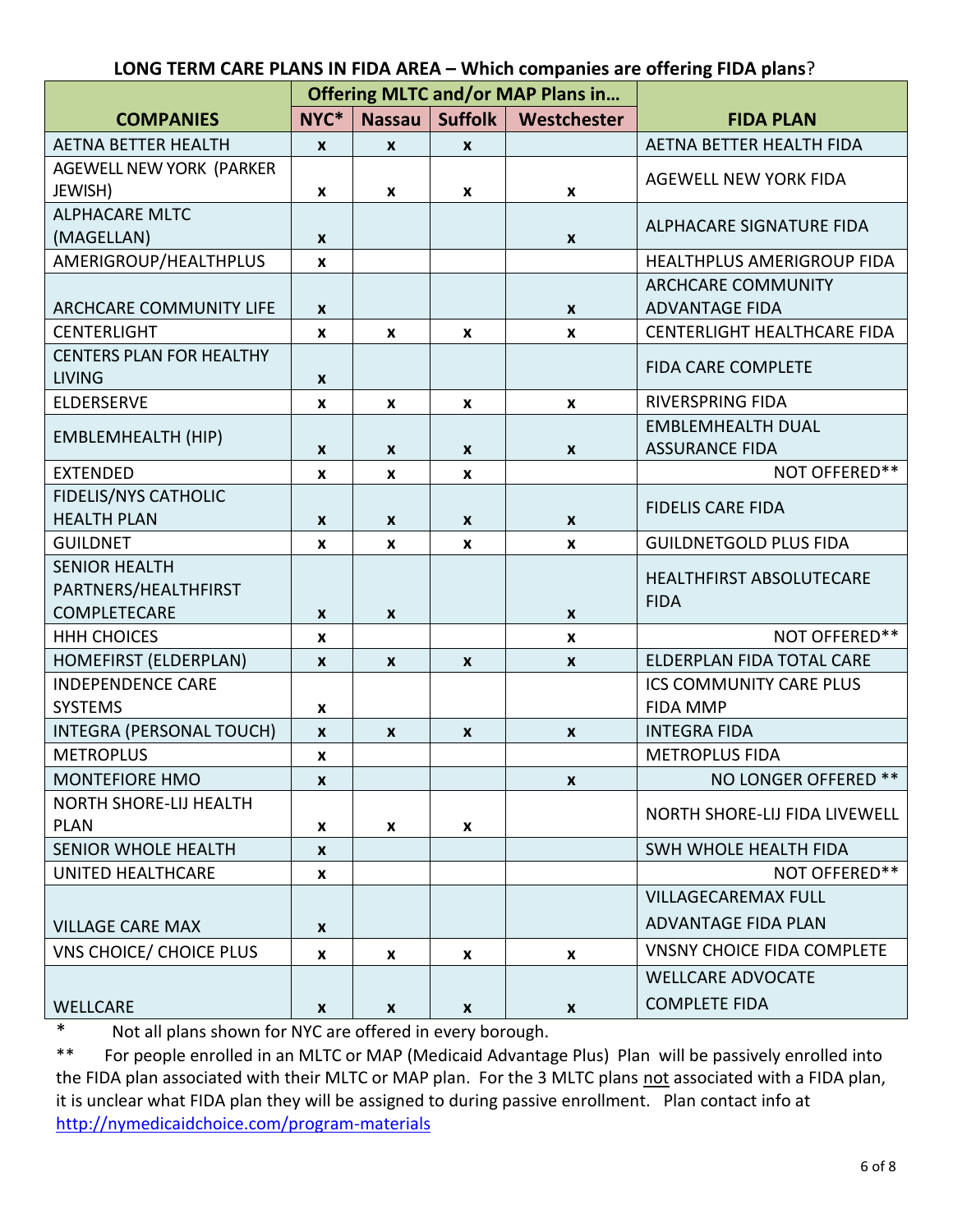| LONG TERM CARE PLANS IN NYC - Which companies are offering FIDA plans? |  |              |                          |                 |                                                  |  |
|------------------------------------------------------------------------|--|--------------|--------------------------|-----------------|--------------------------------------------------|--|
| <b>COMPANY</b>                                                         |  | <b>MLTC</b>  | <b>Medicaid</b>          | <b>FIDA</b>     | <b>FIDA PLAN NAME</b>                            |  |
|                                                                        |  |              | Advantage<br><b>Plus</b> |                 |                                                  |  |
|                                                                        |  |              | (MAP)                    |                 |                                                  |  |
|                                                                        |  | Which        | Which                    | Which           | <b>BOLD</b> = name different than MLTC           |  |
|                                                                        |  | boroughs     | boroughs                 | <b>Boroughs</b> | name                                             |  |
| 1. AETNA BETTER HEALTH                                                 |  | All but      |                          | All but         | 1. AETNA BETTER HEALTH FIDA                      |  |
|                                                                        |  | Bronx, SI    |                          | Bronx, SI       |                                                  |  |
| <b>AGEWELL NEW YORK</b><br>2.                                          |  | All but SI   |                          | All but SI      | 2. AGEWELL NEW YORK FIDA                         |  |
| (PARKER JEWISH)                                                        |  |              |                          |                 |                                                  |  |
| 3. ALPHACARE MLTC                                                      |  | All but SI   |                          | All but SI      | 3. ALPHACARE SIGNATURE FIDA                      |  |
| (MAGELLAN)<br>4. AMERIGROUP/                                           |  | <b>ALL</b>   | ALL                      | <b>ALL</b>      | HEALTHPLUS AMERIGROUP FIDA<br>4.                 |  |
| <b>HEALTHPLUS</b>                                                      |  |              |                          |                 |                                                  |  |
| 5. ARCHCARE COMMUNITY                                                  |  | <b>ALL</b>   |                          | <b>ALL</b>      | 5. ARCHCARE COMMUNITY                            |  |
| <b>LIFE</b>                                                            |  |              |                          |                 | <b>ADVANTAGE FIDA</b>                            |  |
| <b>CENTERLIGHT</b><br>6.                                               |  | <b>ALL</b>   |                          | <b>ALL</b>      | CENTERLIGHT HEALTHCARE FIDA<br>6.                |  |
| 7. CENTERS PLAN FOR<br><b>HEALTHY LIVING</b>                           |  | <b>ALL</b>   |                          | <b>ALL</b>      | 7. FIDA CARE COMPLETE                            |  |
| 8. ELDERSERVE                                                          |  | <b>ALL</b>   |                          | <b>ALL</b>      | <b>RIVERSPRING FIDA</b><br>8.                    |  |
| <b>EMBLEMHEALTH (HIP)</b><br>9.                                        |  | <b>ALL</b>   | <b>ALL</b>               | ALL             | EMBLEMHEALTH DUAL ASSURANCE<br>9.<br><b>FIDA</b> |  |
| 10. EXTENDED                                                           |  | <b>ALL</b>   |                          |                 | <b>NOT OFFERED**</b>                             |  |
| 11. FIDELIS/NYS CATHOLIC<br><b>HEALTH PLAN</b>                         |  | <b>ALL</b>   | <b>ALL</b>               | <b>ALL</b>      | 10. FIDELIS CARE FIDA                            |  |
| 12. GUILDNET                                                           |  | <b>ALL</b>   | All but SI               | All but SI      | 11. GUILDNETGOLD PLUS FIDA                       |  |
| <b>13. SENIOR HEALTH PART-</b><br><b>NERS/HEALTHFIRST</b>              |  | <b>ALL</b>   | <b>ALL</b>               | <b>ALL</b>      | 12. HEALTHFIRST ABSOLUTECARE FIDA                |  |
| 14. HHH CHOICES                                                        |  | All but SI   |                          |                 | <b>NOT OFFERED**</b>                             |  |
| 15. HOMEFIRST (ELDERPLAN)                                              |  | <b>ALL</b>   | <b>ALL</b>               | <b>ALL</b>      | 13. ELDERPLAN FIDA TOTAL CARE                    |  |
| <b>16. INDEPENDENCE CARE</b><br><b>SYSTEMS</b>                         |  | All but SI   |                          | All but SI      | 14. ICS COMMUNITY CARE PLUS FIDA<br><b>MMP</b>   |  |
| 17. INTEGRA (PERSONAL<br>TOUCH)                                        |  | All          |                          | All             | 15. INTEGRA FIDA                                 |  |
| 18. METROPLUS                                                          |  | All but SI   |                          | All but SI      | 16. METROPLUS FIDA                               |  |
| 19. MONTEFIORE HMO                                                     |  | <b>BRONX</b> |                          | <b>BRONX</b>    | <b>NO LONGER OFFERED**</b>                       |  |
|                                                                        |  | <b>ONLY</b>  |                          | <b>ONLY</b>     |                                                  |  |
| <b>20. NORTH SHORE-LIJ</b>                                             |  | All but      |                          | All but         | 17. NORTH SHORE-LIJ FIDA LIVEWELL                |  |
|                                                                        |  | <b>Bronx</b> |                          | <b>Bronx</b>    |                                                  |  |
| 21. SENIOR WHOLE HEALTH                                                |  | All but SI   | All but SI               | All but SI      | 18. SWH WHOLE HEALTH FIDA                        |  |
| 22. UNITED HEALTHCARE                                                  |  | <b>ALL</b>   |                          |                 | <b>NOT OFFERED**</b>                             |  |
| <b>23. VILLAGE CARE MAX</b>                                            |  | All but SI   |                          | All but SI      | 19. VILLAGECAREMAX FULL<br>ADVANTAGE FIDA PLAN   |  |
| 24. VNS CHOICE                                                         |  | <b>ALL</b>   | ALL                      | ALL             | 20. VNSNY CHOICE FIDA COMPLETE                   |  |
| 25. WELLCARE                                                           |  | <b>ALL</b>   |                          | <b>ALL</b>      | 21. WELLCARE ADVOCATE COMPLETE<br><b>FIDA</b>    |  |